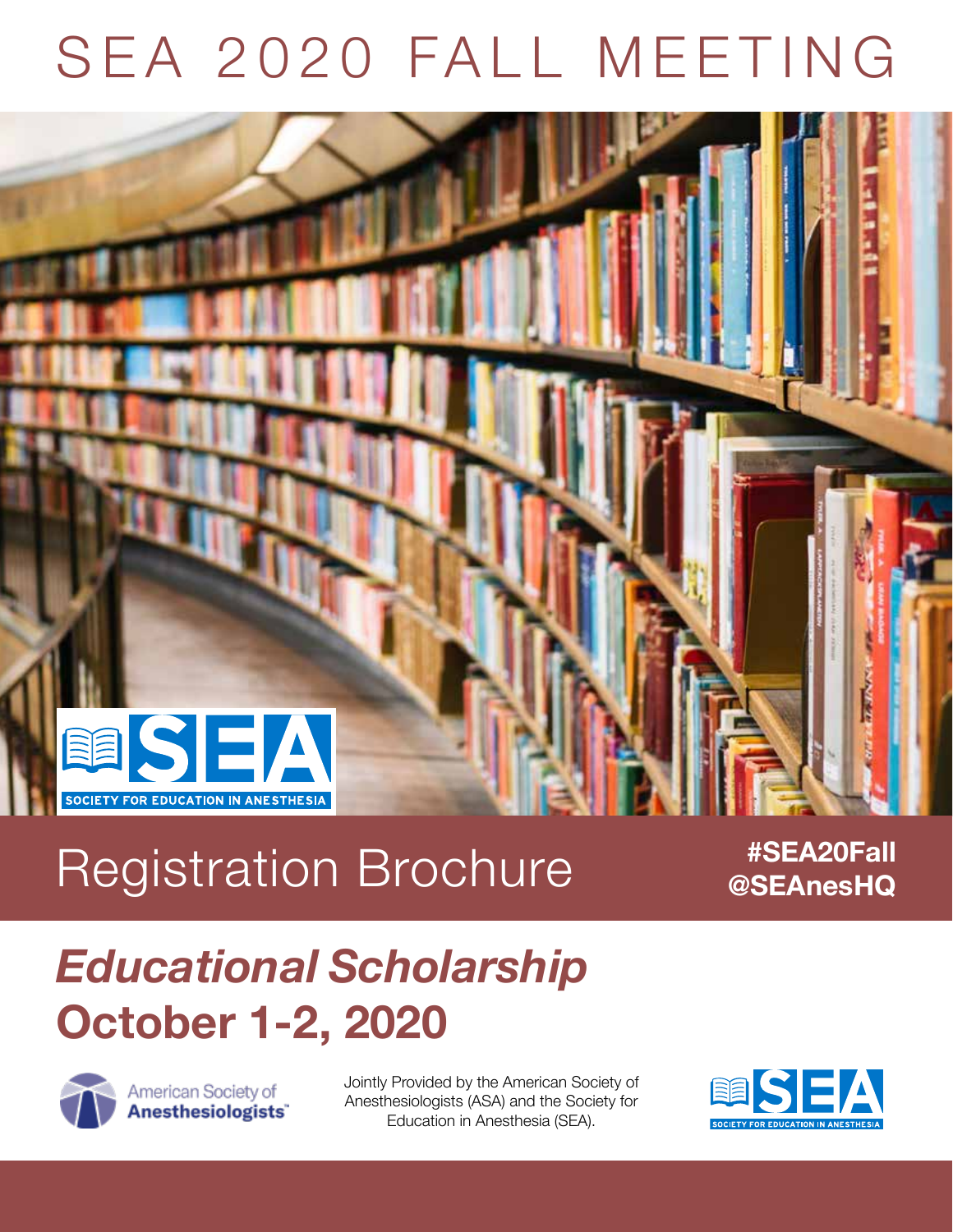#### **Target Audience**

This meeting is intended for medical students, residents, and faculty physician educators in anesthesiology and related disciplines who are interested in how technology, economics and legislation impact medical and anesthesia education, as well as how to improve teaching skills and faculty development.

#### **About This Meeting**

The purpose of this annual meeting is to educate and share information that will enable anesthesia educators to provide the highest level of education and improve patient outcomes. Opportunities for questions and answers will be provided at the conclusion of each presentation.

Learners will acquire skills to become more effective educators of medical students and resident physicians and to produce graduates who meet the differing expectations of the various education stakeholders.

#### **Registration**

Registration for the 2020 Fall Annual Meeting all sessions, workshops and the program syllabus. Note that all fees are quoted in U.S. currency. Member registrants must have 2020 dues paid in order to register for the meeting at no cost. Registration for the meeting can be made either by using the registration form in this brochure or through the SEA's website at www.SEAhq.org.

Non-members will receive a coupon code worth the value of your registration fee to apply towards SEA membership dues should you decide to join in 2021. You will receive an e-mail with your coupon code after registering.

#### **ACCME Accreditation and Designation Statements**

This activity has been planned and implemented in accordance with the accreditation requirements and policies of the Accreditation Council for Continuing Medical Education (ACCME) through the joint providership of American Society of Anesthesiologists and the Society for Education in Anesthesia. The American Society of Anesthesiologists is accredited by the ACCME to provide continuing medical education for physicians.

The American Society of Anesthesiologists designates this live activity for a maximum of 5.5 *AMA PRA Category 1 Credits*™. Physicians should only claim credit commensurate with the extent of their participation in the activity.

#### **Commercial Support Acknowledgement**

The CME activity is not supported by any educational grants.

#### **Disclaimer**

The information provided at this activity is for continuing medical education purposes only and is not meant to substitute for the independent medical judgment of a healthcare provider relative to diagnostic and treatment options of a specific patient's medical condition.

#### **Disclosure Policy**

The American Society of Anesthesiologists remains strongly committed to providing the best available evidence-based clinical information to participants of this educational activity and requires an open disclosure of any potential conflict of interest identified by our faculty members. It is not the intent of the American Society of Anesthesiologists to eliminate all situations of potential conflict of interest, but rather to enable those who are working with the American Society of Anesthesiologists to recognize situations that may be subject to question by others. All disclosed conflicts of interest are reviewed by the educational activity course director/chair to ensure that such situations are properly evaluated and, if necessary, resolved. The American Society of Anesthesiologists educational standards pertaining to conflict of interest are intended to maintain the professional autonomy of the clinical experts inherent in promoting a balanced presentation of science. Through our review process, all American Society of Anesthesiologists activities are ensured of independent, objective, scientifically balanced presentations of information. Disclosure of any or no relationships will be made available for all educational activities.

#### **Special Needs**

The Society for Education in Anesthesia fully complies with the legal requirements of the Americans with Disabilities Act and the rules and regulations thereof. If any attendee in this educational activity is in need of accommodations, please contact the SEA at (414) 389-8614.

#### **Cancellation Policy**

Cancellations received through September 30, 2020, will receive a full refund. Cancellation of a meeting registration must be submitted in writing. Refunds will be determined by date written cancellation is received at the SEA office in Milwaukee, WI.

#### **Overall Learning Objectives**

At the conclusion of this activity, participants should be able to:

- Identify various venues to publish educational scholarship.
- Identify the role of non-physician educators in educational scholarship.
- Recognize qualities of a strong educational research manuscript.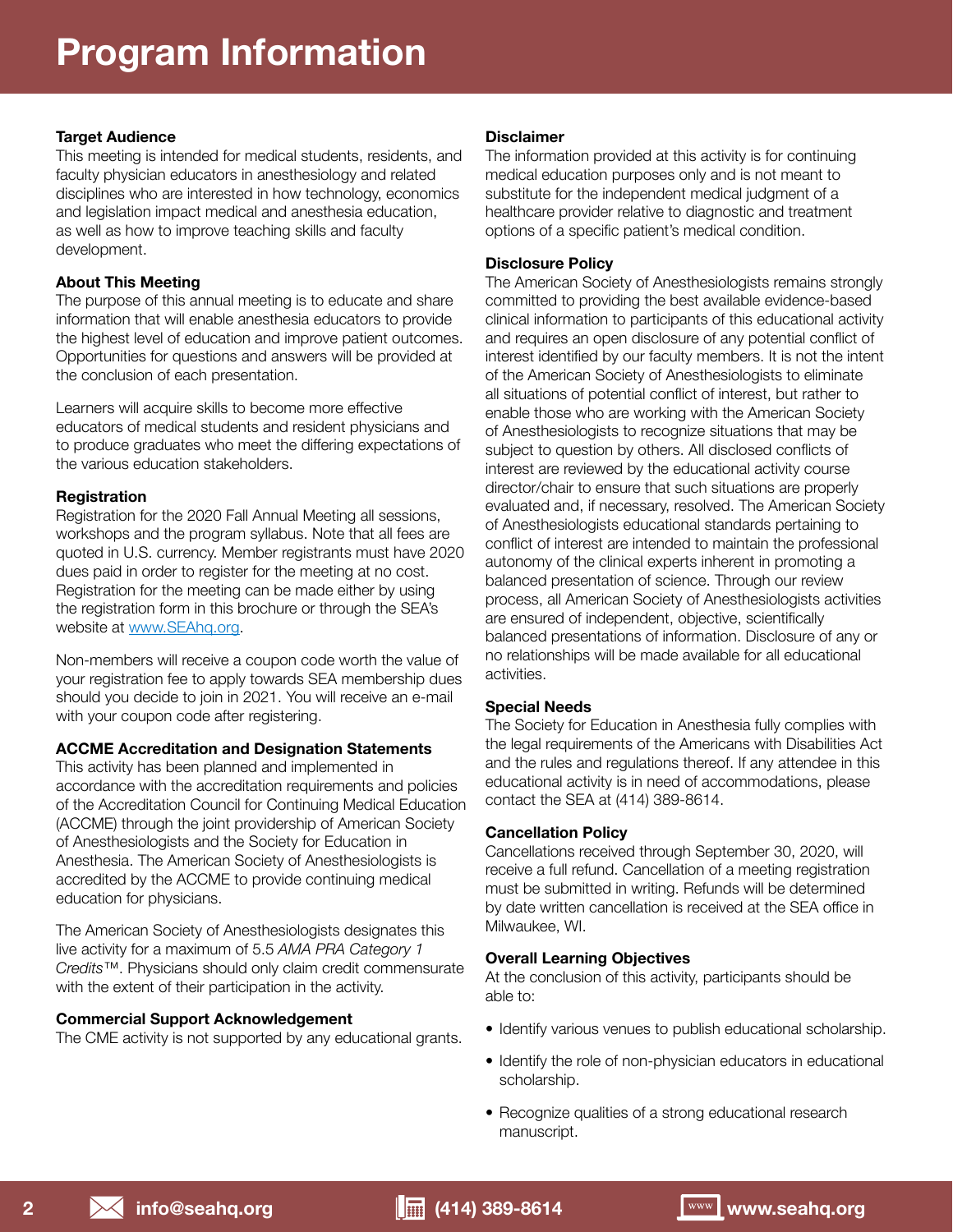## **Thursday, October 1, 2020**

| <b>Time</b>                                                                                                                       | Event                                                                                                                                                                       |  |  |
|-----------------------------------------------------------------------------------------------------------------------------------|-----------------------------------------------------------------------------------------------------------------------------------------------------------------------------|--|--|
| 2:00pm-2:15pm                                                                                                                     | President's Welcome & Program Overview<br>Karen J. Souter, MB, BS, FRCA, MACM<br>Susan Martinelli, MD<br>Robert Isaak, DO, FASA<br>Fei Chen, PhD, MEd                       |  |  |
| Section 1<br>Theme: "Why and Where to Publish Your Educational Work"<br>Moderator: Robert Issak, DO, FASA                         |                                                                                                                                                                             |  |  |
| $2:15$ pm $-3:15$ pm                                                                                                              | McLesky Lecture: Make Writing a Habit in Your Academic Life<br>Grace Huang, MD                                                                                              |  |  |
| $3:15$ pm $-4:15$ pm                                                                                                              | <b>Panel: "Less" Traditional Publishing Avenues</b><br>Jed Wolpaw, MD, MEd<br>Fei Chen, PhD, MEd<br>Steven Shafer, MD                                                       |  |  |
| $4:15$ pm $- 4:30$ pm                                                                                                             | <b>Break</b>                                                                                                                                                                |  |  |
| <b>Section 2</b><br>Theme: "The Role of the Non-Physician Educators in Growing Scholarly Output"<br>Moderator: Fei Chen, PhD, MEd |                                                                                                                                                                             |  |  |
| $4:30$ pm $-5:30$ pm                                                                                                              | Panel: The Role of the Non-Physician Educators in Growing Scholarly Output<br>Amy Miller Juve, EdD<br>Lara Zisblatt, EdD, MA, PMME<br>Amy DiLorenzo, PhD<br>David Zvara, MD |  |  |

| Friday, October 2, 2020                                                                       |                                                                                                                              |  |  |
|-----------------------------------------------------------------------------------------------|------------------------------------------------------------------------------------------------------------------------------|--|--|
| <b>Time</b>                                                                                   | <b>Event</b>                                                                                                                 |  |  |
| $10:00$ am - $10:15$ am                                                                       | <b>Program Overview</b><br>Susan Martinelli, MD<br>Robert Isaak, DO, FASA<br>Fei Chen, PhD, MEd                              |  |  |
| Section 3<br>Theme: "How to Publish Your Educational Work"<br>Moderator: Susan Martinelli, MD |                                                                                                                              |  |  |
| $10:15$ am - 11:15am                                                                          | General Session: What Makes a Great Educational Research Paper Great?<br>Lara Varpio, PhD                                    |  |  |
| $11:15am - 12:15pm$                                                                           | Panel: Journal Editor's Perspectives on Educational Research Articles<br>Edward C. Nemergut MD<br>Jeffrey S. Berger, MD, MBA |  |  |
| 12:15pm - 12:30pm                                                                             | <b>Break</b>                                                                                                                 |  |  |
| Section 4<br><b>Standing Sessions</b>                                                         |                                                                                                                              |  |  |
| $12:30$ pm $-1:00$ pm                                                                         | <b>SEA Duke Award</b><br>Melissa Davidson, MD<br>Stephen Kimatian, MD, FAAP                                                  |  |  |
| $1:00$ pm $-1:30$ pm                                                                          | <b>Business Meeting</b><br><b>SEA President &amp; Committee Chairs</b>                                                       |  |  |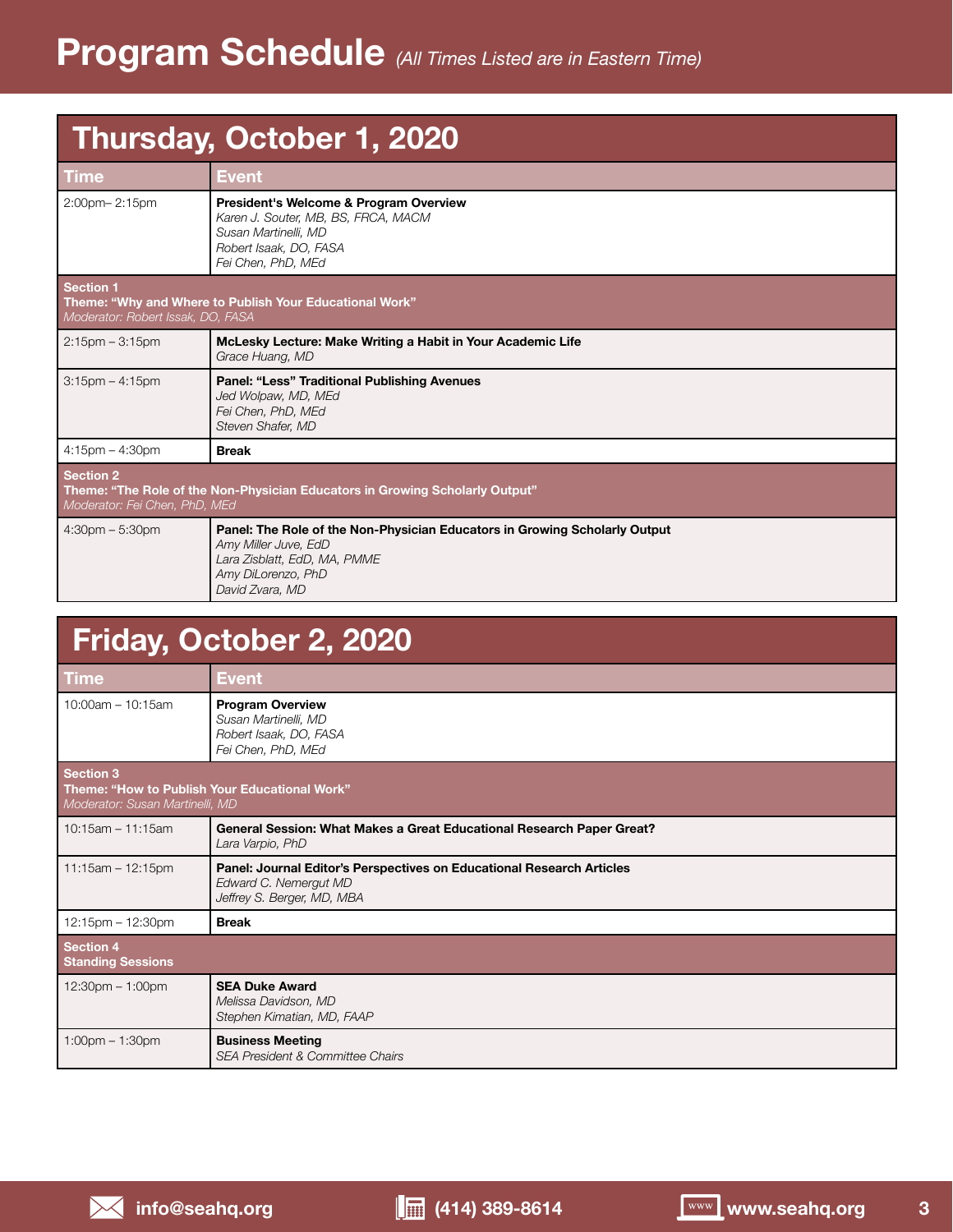## **Program Planning Committee**

#### **Susan Martinelli, MD**

*Fall Meeting Chair* Professor University of North Carolina School of Medicine Chapel Hill, NC

#### **Fei Chen, PhD, Med**

Assistant Professor University of North Carolina at Chapel Hill Chapel Hill, NC

#### **Carol Ann B. Diachun, MD, MSEd**

Professor of Anesthesiology Associate Chair for Education Residency Program Director Department of Anesthesiology University of Florida College of Medicine - **Jacksonville** Jacksonville, FL

#### **Adrian Hendrickse, BM, MAcadMEd, FRCA**

Associate Professor of Anesthesiology University of Colorado School of Medicine Aurora, CO

#### **Robert Isaak, DO, FASA**

Associate Professor of Anesthesiology Department of Anesthesiology University of North Carolina at Chapel Hill Chapel Hill, NC

#### **Staff**

#### **Andrew Bronson, CAE**

Executive Director Society for Education in Anesthesia Milwaukee, WI

#### **Julianna Cibula**

Account Coordinator Society for Education in Anesthesia Milwaukee, WI

#### **Claire Murray**

Account Coordinator Society for Education in Anesthesia Milwaukee, WI

## **Faculty**

#### **Jeffrey S. Berger, MD, MBA**

Seymour Alpert Professor and Chair The George Washington University Washington, DC

#### **Fei Chen, PhD, Med**

Assistant Professor University of North Carolina at Chapel Hill Chapel Hill, NC

#### **Melissa Davidson, MD**

Professor of Anesthesiology Associate Dean for Graduate Medical Education Larner College of Medicine at the University of Vermont Designated Institutional Official University of Vermont Medical **Center** Burlington, VT

#### **Amy DiLorenzo, PhD**

Assistant Dean, GME University of Kentucky Lexington, KY

#### **Grace Huang, MD**

Associate Professor of Medicine Harvard Medical School Boston, MA

#### **Robert Isaak, DO, FASA** Associate Professor of

Anesthesiology Department of Anesthesiology University of North Carolina at Chapel Hill Chapel Hill, NC

#### **Amy Miller Juve, EdD**

Associate Professor, Director of **Education** Oregon Health & Science **University** Portland, OR

#### **Stephen Kimatian, MD, FAAP**

Professor of Anesthesiology Vice Chairman of Pediatric Anesthesiology Department of Anesthesiology and Pain Management UT Southwestern Dallas, TX

#### **Susan Martinelli, MD**

Professor University of North Carolina School of Medicine Chapel Hill, NC

#### **Edward C. Nemergut MD**

Frederic A. Berry Professor of Anesthesiology Professor of Neurosurgery University of Virginia Health System Executive Section Editor, Medical **Education** Anesthesia & Analgesia Department of Anesthesiology Charlottesville, VA

#### **Steven Shafer, MD**

Professor of Anesthesiology, Perioperative and Pain Medicine Stanford University Adjunct Associate Professor, Bioengineering and Therapeutic **Sciences** University of California, San Francisco Stanford, CA

#### **Karen J. Souter, MB, BS, FRCA, MACM**

Professor University of Washington Seattle, WA

#### **Lara Varpio, PhD**

Professor Uniformed Services University of the Health Sciences Bethesda, MD

#### **Jed Wolpaw, MD, MEd**

Associate Professor and Residency Program Director Department of Anesthesiology and Critical Care Medicine Johns Hopkins University School of Medicine Baltimore, MD

#### **Lara Zisblatt, EdD, MA, PMME**

Education Specialist Department of Anesthesiology University of Michigan Health System Ann Arbor, MI

#### **David Zvara, MD**

Professor and Chair University of North Carolina Chapel Hill, NC

**4 info@seahq.org (414) 389-8614 www.seahq.org**